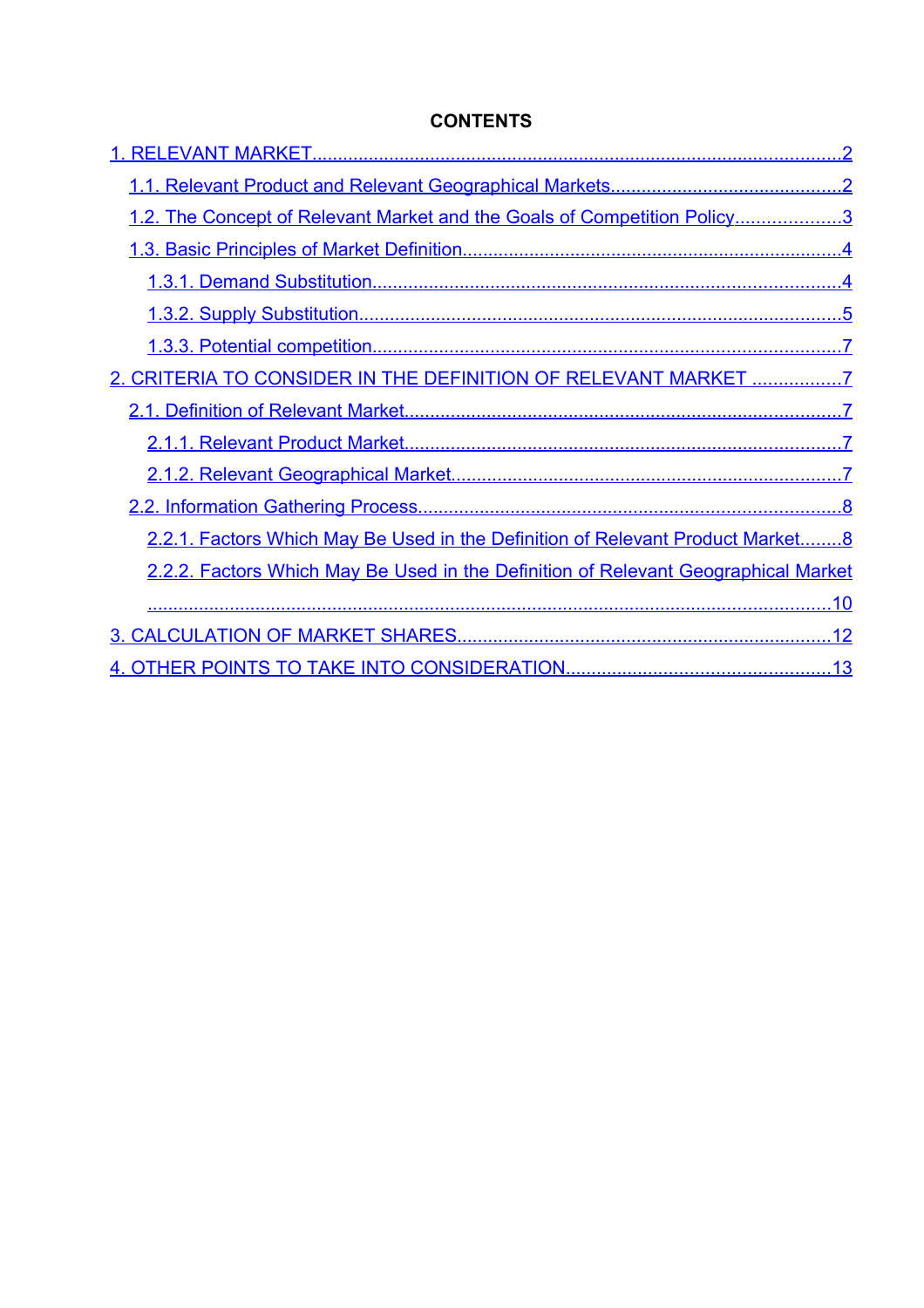#### **Guidelines on the Definition of Relevant Market**

**(1)** Market definition is an instrument used in establishing the limits of competition between undertakings. This instrument allows the Competition Board (the Board) to set the framework for the application of the competition policy. The main goal of competition policy is to determine the competitive conditions faced by the undertakings under examination<sup>[\\*](#page-1-1)</sup>. The goal in defining a market in both product and geographic dimensions is to ascertain which competitors have the power to restrict the behavior of the undertakings under examination, and to prevent these from behaving independently of an efficient competitive pressure. In relation to market power, market definition facilitates the market share calculations, which are particularly important for the implementation of Articles 6 and 7 of the Act no 4054 on the Protection of Competition, dated 07.12.1994 (the Act).

**(2)** In general, undertakings use the concept of market to mean the area in which they sell their products or, in a larger sense, the industry or sector in which they operate. However, in competition law practice, the concept of relevant market is somewhat different from market concepts used in other areas. The goal of publishing this guideline is to state, as clearly as possible, the method used for defining a market and the criteria followed for taking a decision by the Board, in order to minimize the uncertainties undertakings may face.

#### **1. RELEVANT MARKET**

#### <span id="page-1-0"></span>**1.1. Relevant Product and Relevant Geographical Markets**

**(3)** Article 4 of the Communiqué No. 1997/1 on the Mergers and Acquisitions Which Require the Authorization of the Competition Board, published in the Official Gazette No. 23078, dated 12.08.1997, includes the definitions of relevant product and relevant geographical markets and, similarly, this definition is also included in Article

<span id="page-1-1"></span><sup>\*</sup> For he purposes of this guideline, undertakings under examination are the parties to the concentration in a concentration case, relevant undertaking(s) in an evaluation conducted under Article 6 and the parties of the agreement, concerted practice or decision in an evaluation conducted under Article 4.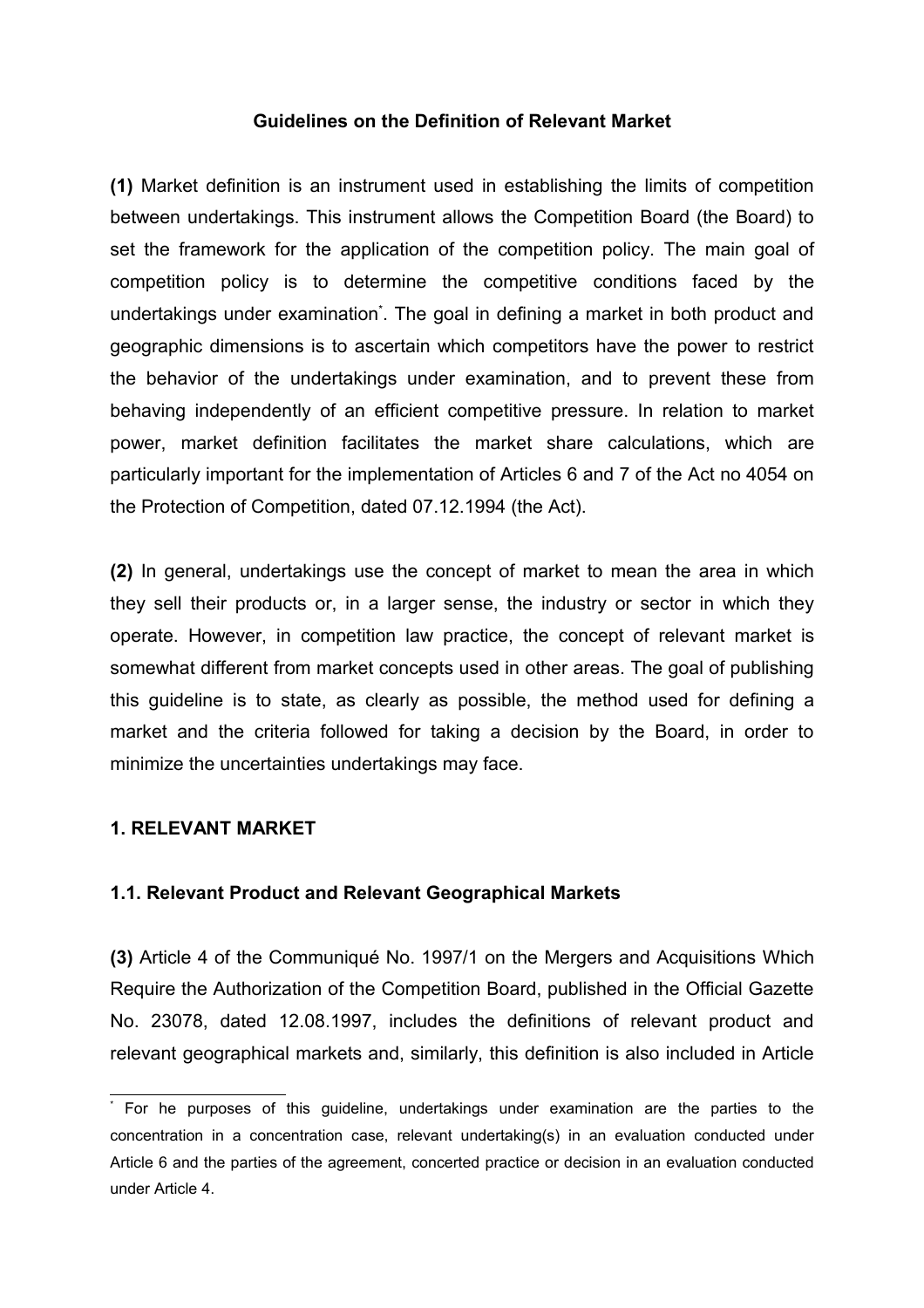3 of the Notification Form of Guidelines on the Voluntary Notification of Agreements, Concerted Practices, and Decisions of Associations of Undertakings[\\*\\*](#page-2-0).

In Communiqué No 1997/1, it is stated that the following factors shall be taken into consideration when determining the relevant product market:

"In determining the relevant product market, the market comprising the goods or services which are the subject of a merger or an acquisition, and the goods or services which are deemed identical in the eye of consumers in terms of their prices, intended use and characteristics is taken into account; other factors that may affect the market determined shall also be assessed."

The definition of relevant geographical market in Communiqué No. 1997 is as follows:

"The geographical markets are areas in which undertakings operate in the supply and demand of their goods and services, in which the conditions of competition are sufficiently homogenous, and which can easily be distinguished from neighboring areas, as the conditions of competition are appreciably different from these areas."

**(4)** The Board takes the criteria in this guideline into consideration both in the interpretation of the aforementioned definitions and in the application of the Act and the communiqués related to the relevant market concept.

### **1.2. The Concept of Relevant Market and the Goals of Competition Policy**

**(5)** The concept of relevant market is closely related to the goals that the Board wishes to achieve through competition policy. For instance, the aim of the Board in concentration control policy is to prevent a significant reduction in competition in the whole or part of the country by the creation or strengthening of a dominant position. According to the competition policy of the Board, a dominant position is when one or

<span id="page-2-0"></span><sup>\*\*</sup> Similarly, definitions for product markets are given in Article 3 of the Block Exemption Communiqué mo 2002/2 on Vertical Restraints as well as in Article 3 of the Block Exemption Communiqué no 2005/4 on Vertical Agreements and Concerted Practices in Motor Vehicles Sector.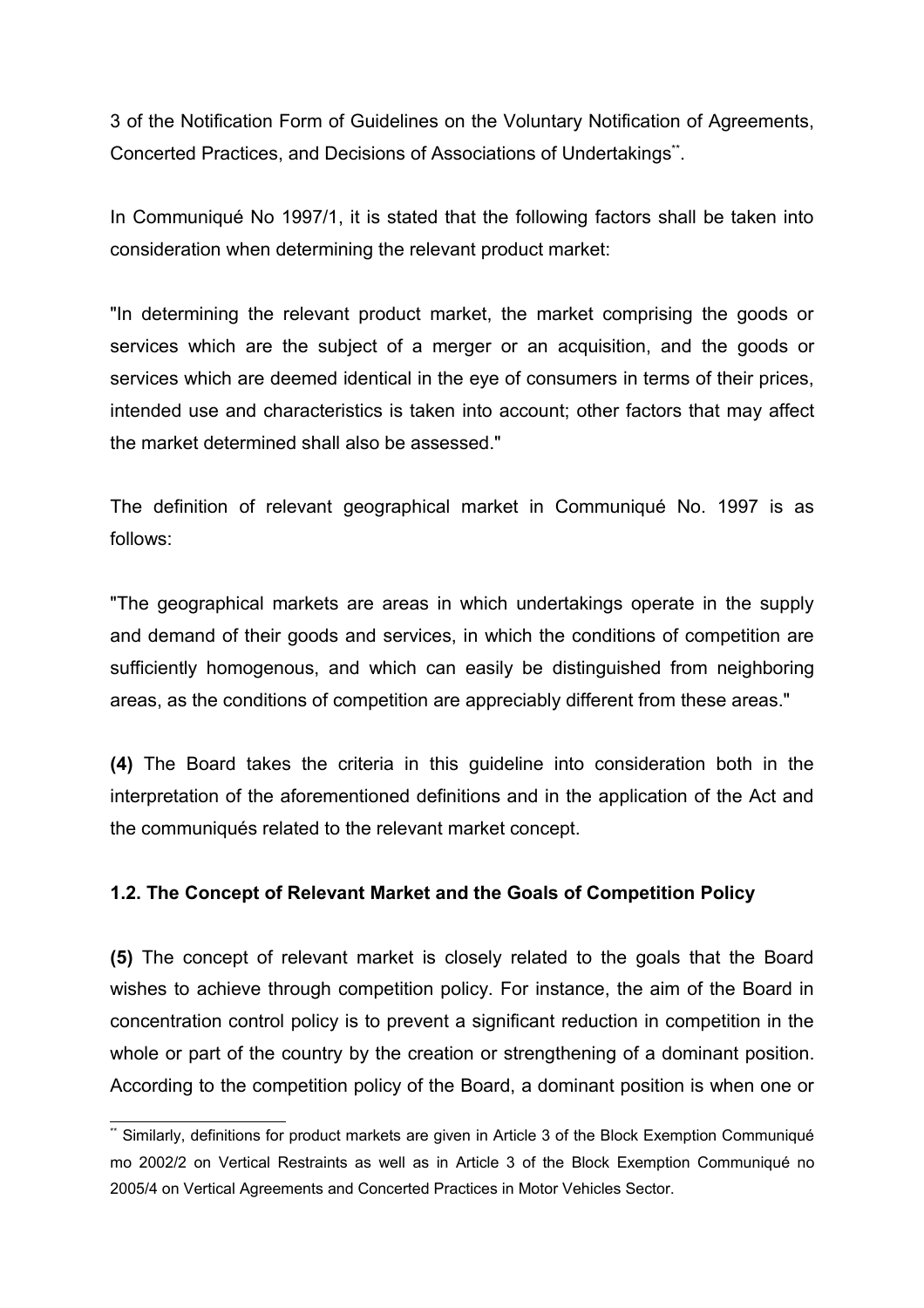more undertakings have the power to determine economic parameters by acting independently of their competitors and customers[\\*\\*](#page-3-0)\*. Such a situation generally arises when the undertaking/undertakings is/are responsible for most of the supply in the market and when some other factors (barriers to entry, the capacity of consumers to respond, etc.) also point in the same direction.

**(6)** The Board follows the same approach when applying Article 6 of the Act to undertakings which hold dominant position individually or jointly as well. Under Article 6, in order to establish the existence of a dominant position, definition of relevant market is required. Market definition may also be used for the application of Articles 4 and 5 of the Act.

**(7)** A market definition for a concentration analysis study, which concerns the future, may be different than one created for an analysis concerning past behavior such as dominant position or competition limiting practices. Additionally, in time, different market definitions may also arise owing to consumer preferences, sales regions and product prices.

## **1.3. Basic Principles of Market Definition**

## *1.3.1. Demand Substitution*

**(8)** The evaluation of demand substitution requires determining other products which consumers deem substitutable for the relevant product<sup>[1](#page-15-0)</sup>. A way to determine this is to assume a small, non-transitory change in prices and assess the potential responses of the consumers to this change. That is to say, market definition study takes the demand substitution arising from small, non-transitory changes in relative prices into consideration.

**(9)** Market definition shall start from the products and sales regions of the relevant undertakings. Other certain products and regions shall be added to the market definition based on their ability to affect and limit the short-term pricing decisions of these undertakings.

<span id="page-3-0"></span><sup>\*\*\*</sup> Definition of Article 3 of the Act.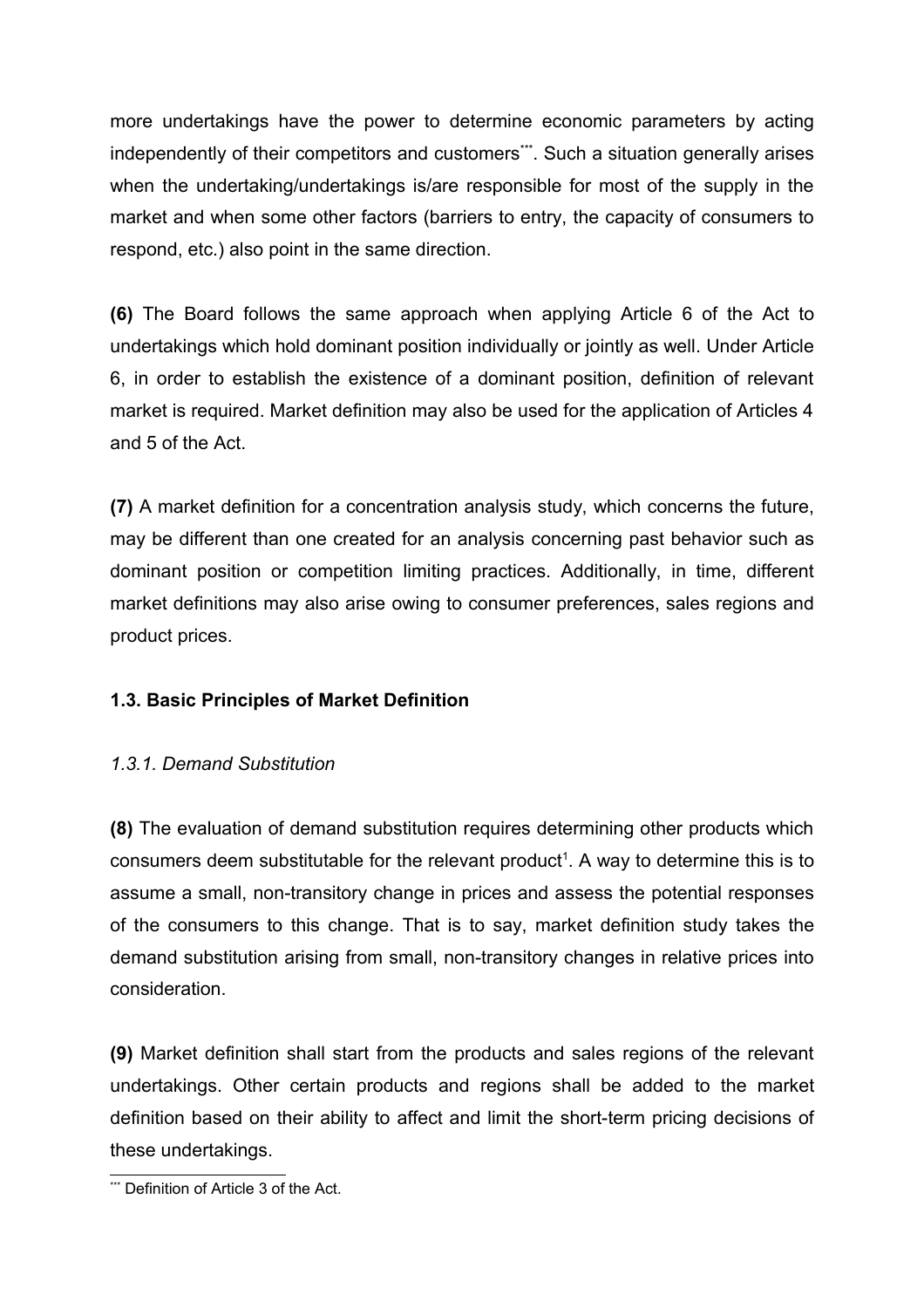**(10)** In the products and regions under examination, it is important to see whether the customers switch to easily accessible substitute products or to suppliers in other places when faced with a small but evident and non-transitory hypothetical price increase. If the reduction in the sales of the product caused by the price increase is on a scale to prevent profits, other substitute products and regions are included in the market definition. This operation continues until a combination of products and regions is reached which enables profitable small and non-transitory increases in relative prices. A similar analysis may also be conducted in cases of concentration of purchasing power. In this case the analysis starts at the supplier and the price test is employed in determining the existing alternatives for the products of the supplier. When applying these principles, some special circumstances emphasized in paragraphs 44 and 46 must be taken into consideration.

**(11)** A merger between undertakings producing beverages maybe given as an example for demand substitution analysis. The critical point in this merger transaction is whether or not beverages of different flavors belong to the same market. It is important to see if the customers of flavor A will switch to different flavors when faced with a small and non-transitory increase in the price of flavor A. If a sufficient number of customers switch to flavor B and if, consequently, the reduction in the sales of flavor A makes the increase in its price non-profitable, it is concluded that the market includes the flavors A and B. This process shall continue including other existing flavors in the market into the analysis, until a product group is found where hypothetical increases in price do not create sufficient demand substitution.

**(12)** In markets where concentration is not high, in general the price to consider shall be the existing market price. However this situation may not be valid if the existing market price was determined in a situation where there was not sufficient competition. In particular, in abuse of dominant position investigations, existing market price is generally significantly higher than the competitive price, due to the existence of market power.

*1.3.2. Supply Substitution*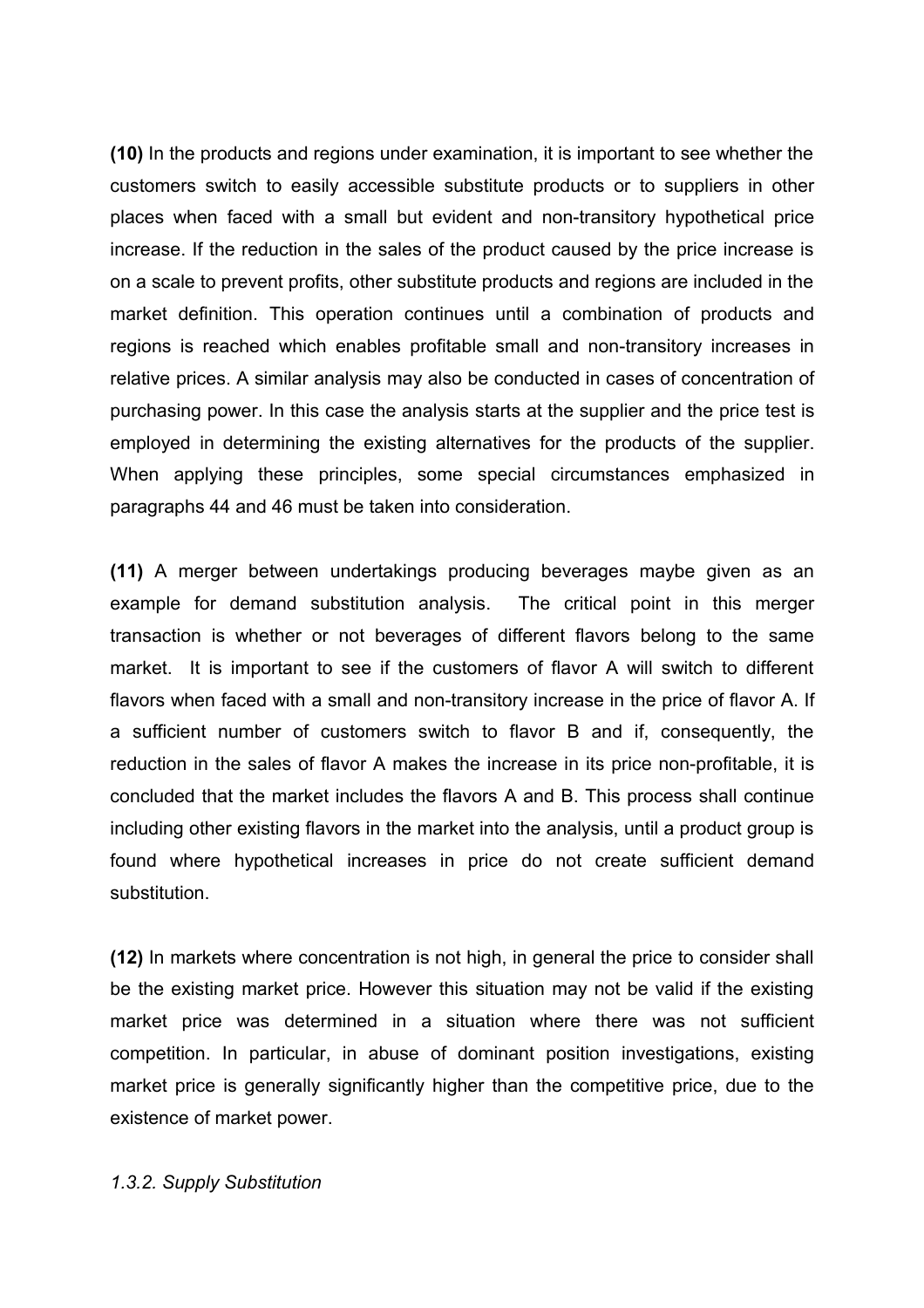**(13)** Supply substitution may also be taken into consideration where it has equivalent effect to demand substitution<sup>[2](#page-15-1)</sup>. For this, suppliers must be able to switch their production to other products when faced with small and non-transitory increases in relative prices and they must be able to market these products without having to tolerate significant additional costs and risks in the short term. When these conditions are met, the additional production introduced to the market shall create competitive pressure on the undertakings under examination. Such an affect is equivalent to demand substitution in terms of efficiency and fast results.

**(14)** Supply substitution in paper production may be given as an example to this. Paper is generally introduced to the market in a range that includes products of various quality, changing from standard writing papers to high-quality papers used in the printing of art books. From the perspective of demand, it can be seen that papers of different quality cannot be used in the printing of the same publications. For instance, low-quality paper cannot be used when printing an art book or a highquality book. Nonetheless, since paper mills are ready to manufacture papers of all qualities, they can switch from manufacturing paper of one quality to another with negligibly low costs and in a short time. In cases where there are no special problems related to distribution and especially where delivery period for orders are long enough to allow the necessary changes in the mill of the paper manufacturer, paper manufacturers can compete with each other to win the orders for different qualities of paper. In such cases the Board shall not define separate markets for each quality of paper and their areas of use. All papers shall be included in the relevant market and the total market value and volume shall be calculated based on the total sales thereof.

**(15)** In case the suppliers have to make significant changes to their material and nonmaterial properties, make additional investments, take strategic decisions and spend significant time for all these operations in order to switch their production to different products, supply substitution shall not be taken into consideration during market definition stage. Branded beverages may be given as an example to this. Even though basically bottling facilities have the ability to bottle all kinds of beverages,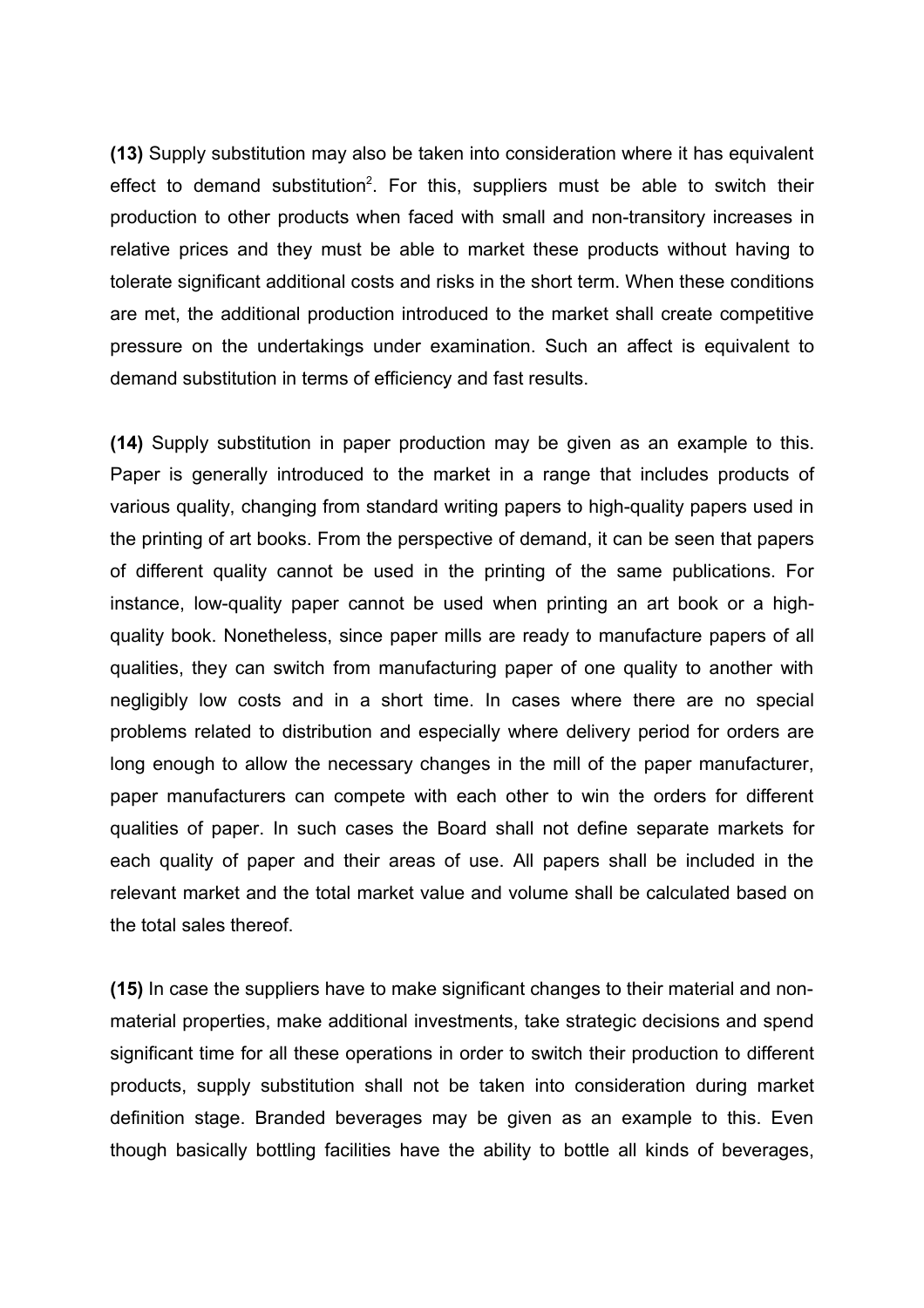various costs and preparation periods (for advertisement, products tests and distribution) are involved until the products are ready for sale<sup>[3](#page-15-2)</sup>.

#### *1.3.3. Potential competition*

**(16)** Since it is not equally efficient as demand substitution in terms of fast results, potential competition is not generally taken into consideration for market definition.

## **2. CRITERIA TO CONSIDER IN THE DEFINITION OF RELEVANT MARKET**

### **2.1. Definition of Relevant Market**

#### *2.1.1. Relevant Product Market*

**(17)** When defining the product market, first of all, a preliminary opinion is prepared based on the existing information or the information provided by the undertakings parties to the case. It is important in this preliminary opinion to see whether or not alternative products are substitutes for each other.

**(18)** There are various criteria that determine substitution. These criteria may vary depending on the characteristics of the industry, goods or services under examination. A criterion used in an examination may be completely irrelevant for another investigation. When determining substitution, the Board avoids adopting a strict hierarchy concerning the various information sources or analysis types.

#### *2.1.2. Relevant Geographical Market*

**(19)** When defining the geographical market, first of all, a preliminary opinion is prepared based on the indications concerning the distribution of the market shares of the parties and competitors, as well as on the price differentiations. Afterwards, it is examined to see whether undertakings in different regions really serve as an alternative source of supply for the customers. In this examination, demand structure is taken into consideration. Whether or not undertakings under examination can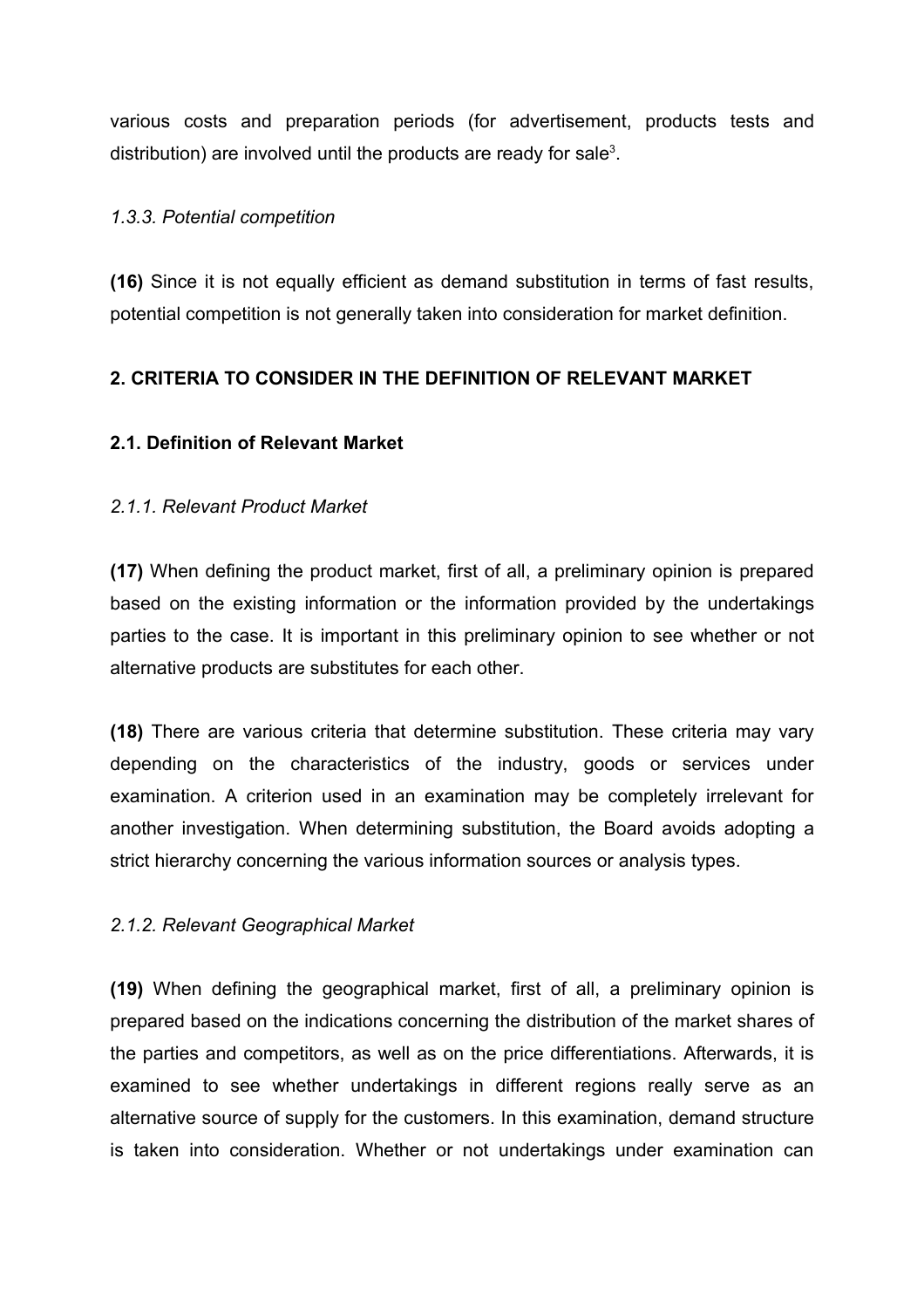switch the orders of their customers to undertakings at other regions in a short period of time and at negligible costs shall constitute the basic point.

**(20)** However, in case the transaction under examination does not pose concerns for competition within the framework of potential alternative market definitions in terms of both product and geography, or in case there are competition distorting effects for all alternative definitions, a market definition may not be prepared<sup>[4](#page-15-3)</sup>.

### <span id="page-7-0"></span>**2.2. Information Gathering Process**

**(21)** Where a definitive market definition must be made, chief customers and undertakings in the industry may be contacted, in order to acquire the necessary information for the relevant market definition. Sometimes it may be necessary to define separate relevant product markets concerning different levels of the production or distribution of the goods/services under examination. In such cases, in order to define the aforementioned markets, professional organizations or undertakings in the downstream/upstream markets may be contacted.

**(22)** When deemed necessary, letters requesting information may be sent to the abovementioned players of the market. In these letters, information required for determining the borders of the relevant market is requested. Additionally, professional staff conducts interviews with the officials of the undertaking under examination and get more information on the subject of market definition. Professional staff may also visit and conduct examinations in the facilities of the parties, their customers and/or competitors in order to better understand how the products are manufactured and sold.

### *2.2.1. Factors Which May Be Used in the Definition of Relevant Product Market*

**(23)** The characteristics and intended use of the relevant product is the first step in determining substitute products. However, on their own, the possibility to use one product instead of another one and existence of similar characteristics between products are not decisive factors when the definition of the relevant product market is concerned<sup>[5](#page-15-4)</sup>. That is because the response of the customers to relative prices may be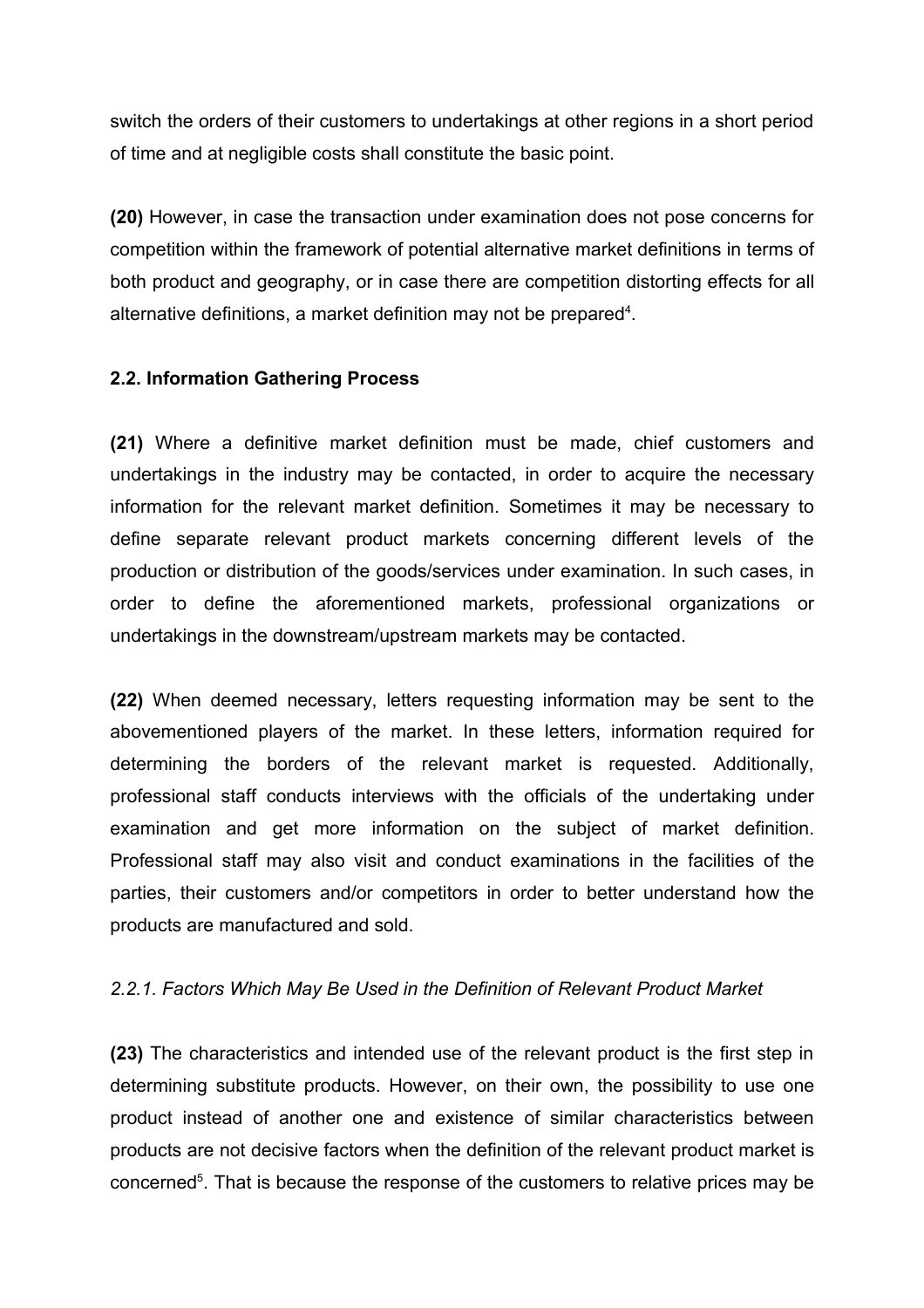determined by the effect of other factors. For instance concerning automobile parts, competitive conditions in the original parts market may be very different from those for spare parts market. In this case, it may be necessary to define two different markets for automobile parts, such as original spare parts market and spare parts market. And on the other hand, the differences between product characteristics are not sufficient on their own to decide that there is no demand substitution between the products.

**(24)** The criteria the Board shall take into consideration when assessing whether or not two products have demand-side substitutability may be classified as follows:

**(25)** *Findings indicating the products substituted each other in the recent past:* In some examinations, it may be possible to analyze information concerning cases in the recent past or changes in the market which may constitute examples that two products were substitutes for each other. Naturally, such information is taken as a basis for market definition. Where there was a change in relative prices in the recent past (other factors being equal) responses in demand shall be decisive in determining the substitution level. If it is possible to conduct an analysis concerning which products lost sales where new products were introduced into the market in the past, valuable information for relevant product market definition may be gathered.

**(26)** *Quantitative tests specifically developed for determining the market:* These tests include various econometric and statistical approaches such as demand elasticity and cross-price elasticity calculations for a certain product, analysis for similarity of price changes in time, causality between price series and similarity of price levels $6$ . The Board takes quantitative analysis with sound basis into consideration for market definition.

**(27)** *Opinions of the customers and competitors:* Main customers and competitors of the undertakings under examination may be contacted, in order to gather opinions concerning the borders of the product market and required information. Where they are supported by sound findings, opinions of the customers and competitors on potential product and geographical market definitions are taken into consideration.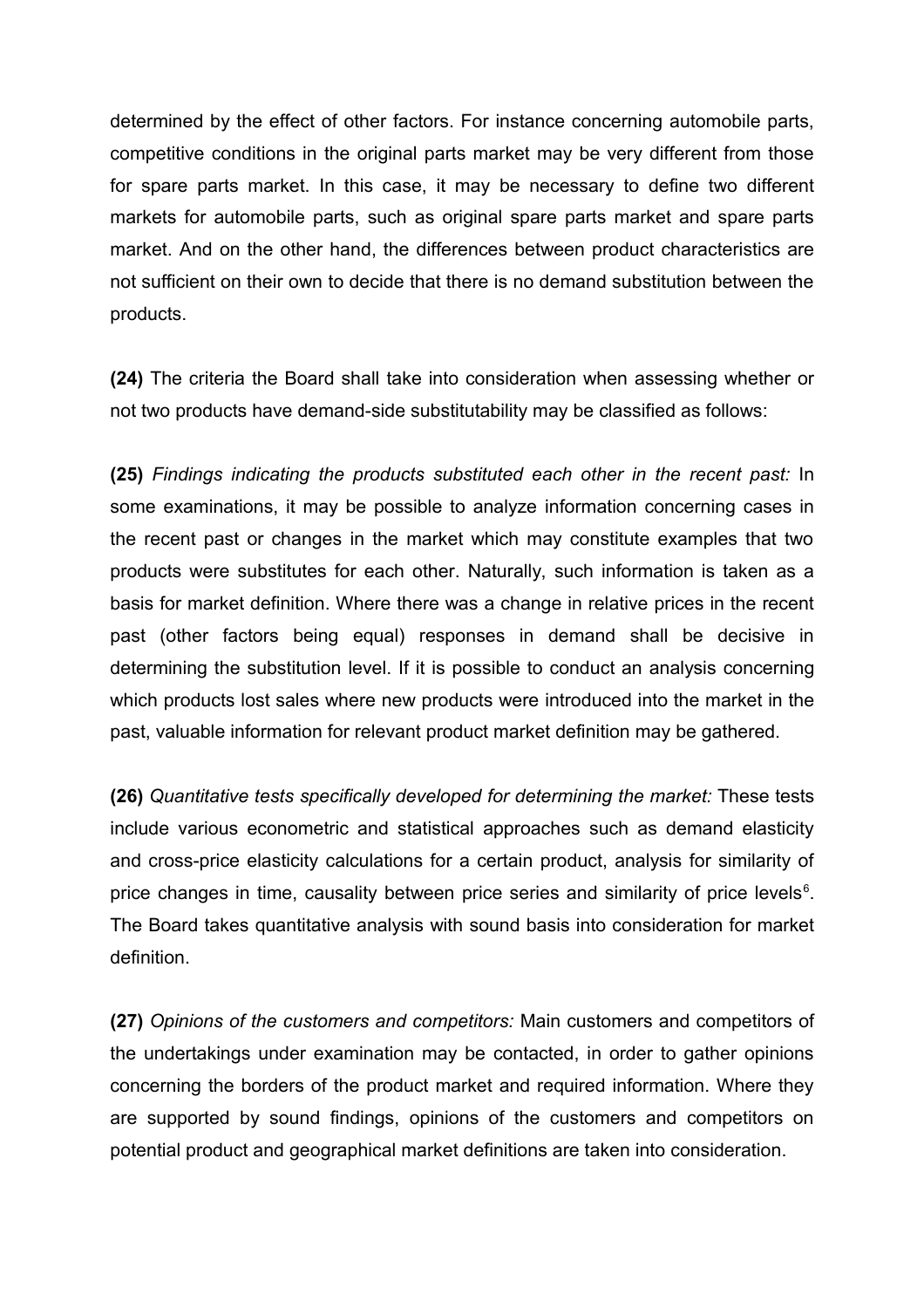**(28)** *Consumer choices:* Marketing analysis conducted and used by the undertakings in their own decision-making processes on marketing may provide useful information to the Board in relation to market definition<sup>[7](#page-15-6)</sup>. However, consumer surveys conducted by the relevant undertakings or their competitors specifically for an examination/investigation under the Act shall be examined in a very thorough manner<sup>[8](#page-15-7)</sup>. This is because unlike previously conducted analysis, these surveys are not prepared to serve as a basis to the commercial decisions of the undertakings.

**(29)** *Costs and barriers related to switching the demand to potential substitute products:* Some barriers and costs related to the sector may cause the Board to decide that two products which, at first glance, appear to be substitutes in fact belong to separate markets. It is not possible to make a full list of the factors which prevent substitution and the costs for switching from one product to the other. Limitations arising from various legal regulations and state interventions, limitations in the downstream markets, significant capital investments, areas where the customers live, investments to the production process, investments to training and human resources, reprocessing costs may be given as examples to this subject.

**(30)** *Different customer categories and price discrimination:* Where there are distinctly different customer groups, the borders of the product market may be reduced. A different group of customers for the relevant product may form a smaller and separate market in case there is price discrimination to its disadvantage. This situation generally occurs when two conditions are met: (a) if it is not possible to determine which group a customer belongs to during the sale of the relevant product, and (b) if trade between the customers or arbitrage by third parties is not economical or possible.

#### *2.2.2. Factors Which May Be Used in the Definition of Relevant Geographical Market*

**(31)** The criteria the Board shall take into consideration when taking a decision concerning geographical markets may be classified as follows: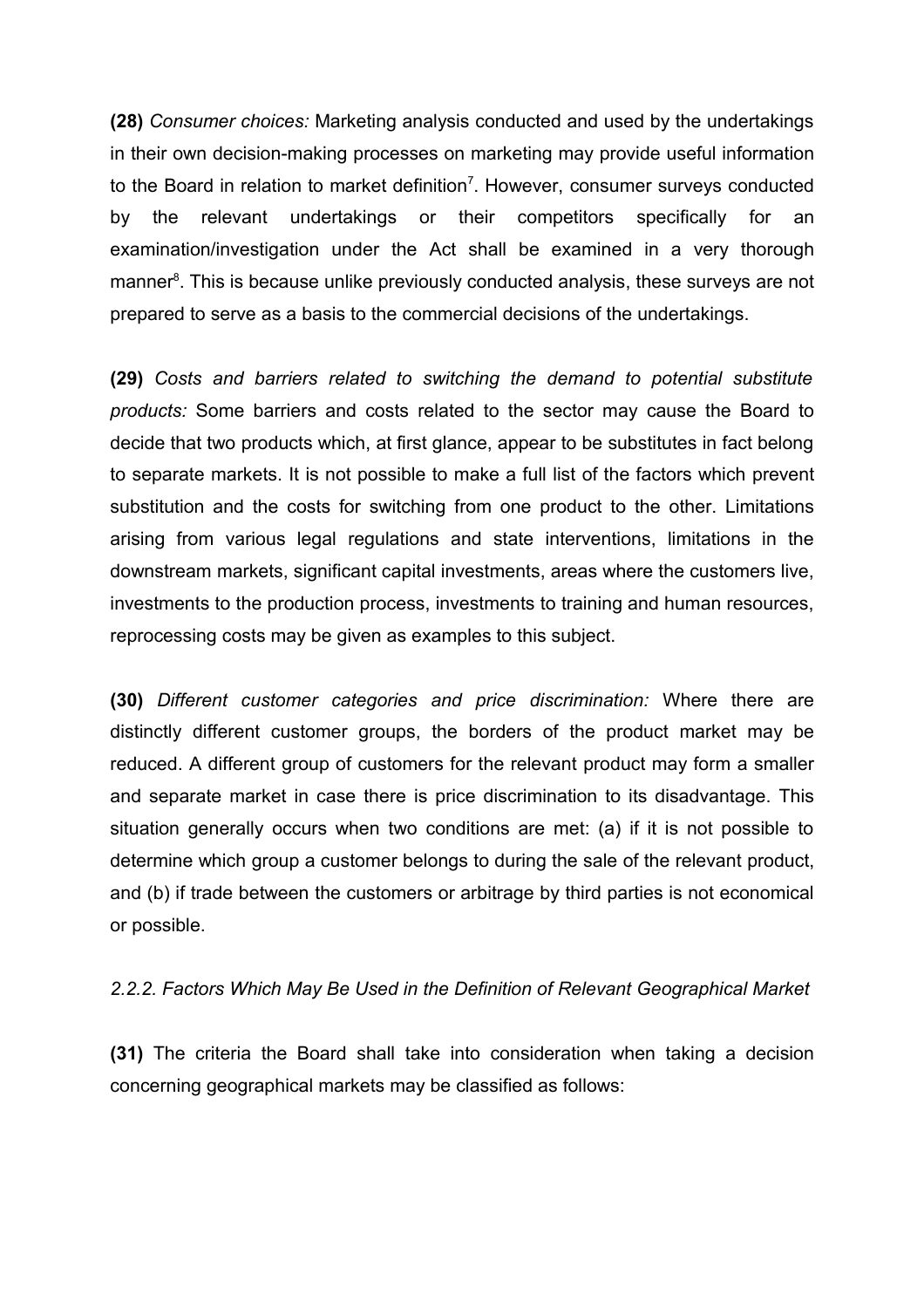**(32)** *Findings that indicate orders were switched to different regions in the past:* Price differences between different regions and customer responses provide important information concerning the definition of geographical market.

**(33)** *Quantitative tests specifically developed for determining the market:* In general, quantitative tests used in product market definition may also be used in geographical market definition. As in product markets, the Board shall take analysis with sound basis into consideration.

**(34)** *Basic characteristics of demand:* The structure of demand for the relevant product can determine the scope of the geographical market on its own. Factors such as regional preferences, loyalty to local brands and the necessity for an active presence in the regional market have a strong potential to limit the geographical scope of competition.

**(35)** *Opinions of customers and competitors:* Main customers and competitors of the parties under examination may be contacted in order to determine the scope of the market<sup>[9](#page-15-8)</sup>.

**(36)** *Existing geographical trends of purchases:* Examination of the geographical trends of customers' purchases provide useful information concerning the potential scope of the geographical market. In general, where customers purchase from undertakings at different areas of Turkey under the same terms, or where they can meet their needs via tenders in which undertakings operating at any area of Turkey may bid, the geographical market is the Republic of Turkey.

**(37)** *Trade flow / Goods Delivery trends:* In case sufficient statistics on the relevant products are available, trade flow information may be used<sup>[10](#page-15-9)</sup>. While trade flows and, more importantly, the reasons behind these flows provide opinions and information very valuable for determining the scope of geographical market, they are not sufficient on their own to arrive at a decisive conclusion.

**(38)** *Barriers related to shifting orders to undertakings at other regions and switching costs:* High shipping costs or various limitations caused by the nature of the product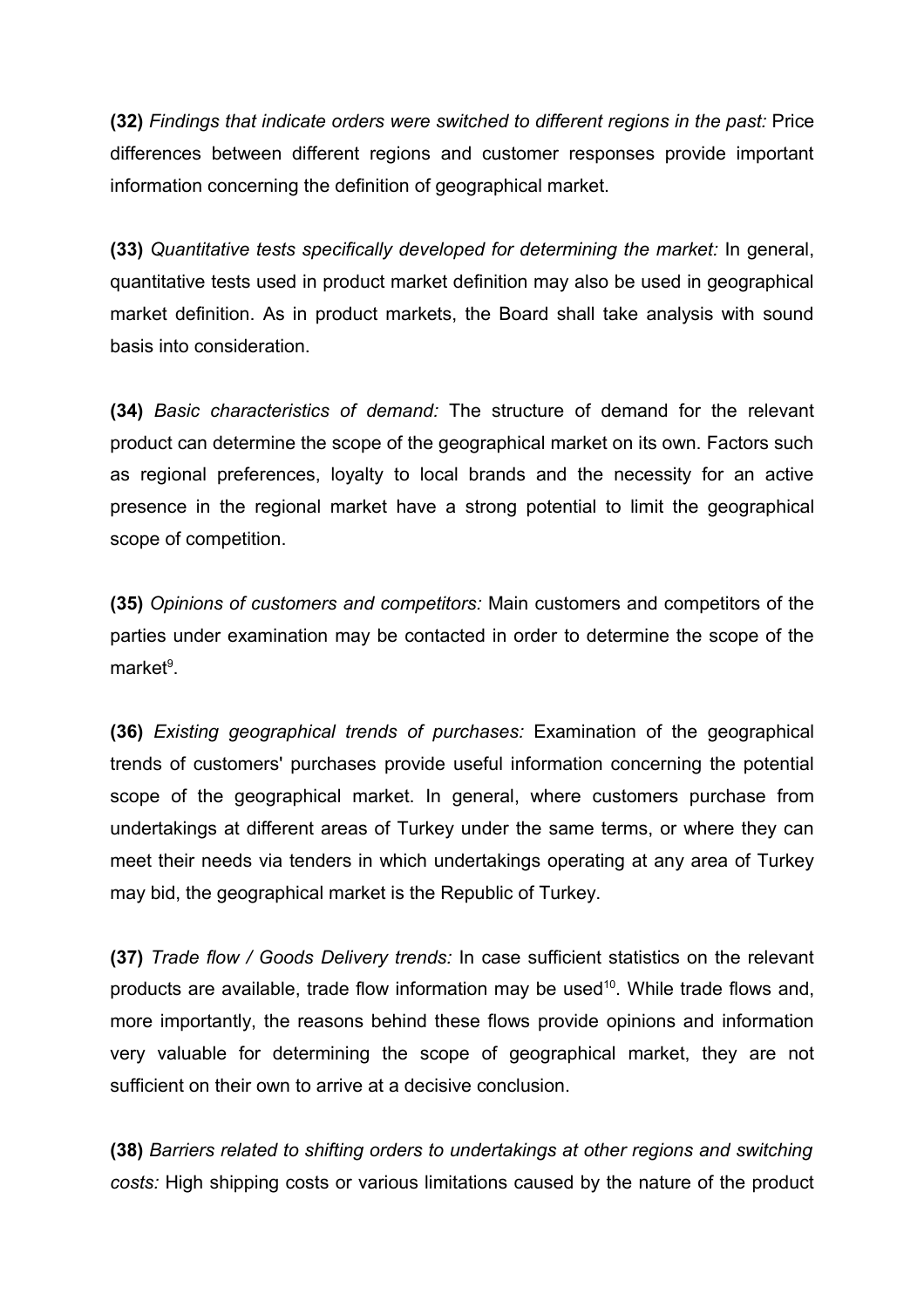may prevent customers' switching their purchases to other regions<sup>[11](#page-15-10)</sup>. The effects of shipping costs are generally apparent in large-sized, low-value products. However, in this situation, it should be noted that shipping disadvantages may be offset by relative advantages in other costs (such as costs related to the labor force or raw materials). Conditions of access to a distribution system in a region and limitations tied to legal regulations in some sectors may also isolate that region from the competitive pressure of the undertakings which are outside of that region.

**(39)** Based on the available information, the Board shall define a market the size of which may vary from local to international. Examples for local and international market definitions are available in the past decisions of the Board<sup>[12](#page-15-11)</sup>.

**(40)** In the above paragraphs information is given related to various criteria which may be significant in market definition. This does not mean that each of these criteria should be taken into consideration for every examination. As is apparent from the previous Board decisions, in practice only some of these criteria have been sufficient to reach a conclusion most of the time.

### **3. CALCULATION OF MARKET SHARES**

**(41)** Definition of relevant product market and relevant geographic market enables the determination of suppliers and buyers/consumers active in that market. From this point, based on the suppliers' sales of the relevant product in the relevant region, total market size and the market share of each supplier may be calculated. Total market size and market shares can mostly be calculated from the data of research companies or from the studies of the professional associations. When this is not possible or when available estimations are deemed unreliable, each supplier may be requested to provide its own sales numbers in order to calculate the total market size and market shares.

**(42)** Even though the reference point in determining market shares are generally sales numbers, depending on the characteristics of the relevant product or industry, other indicators such as capacity<sup>[13](#page-15-12)</sup>, number of actors in the tender market, fleet size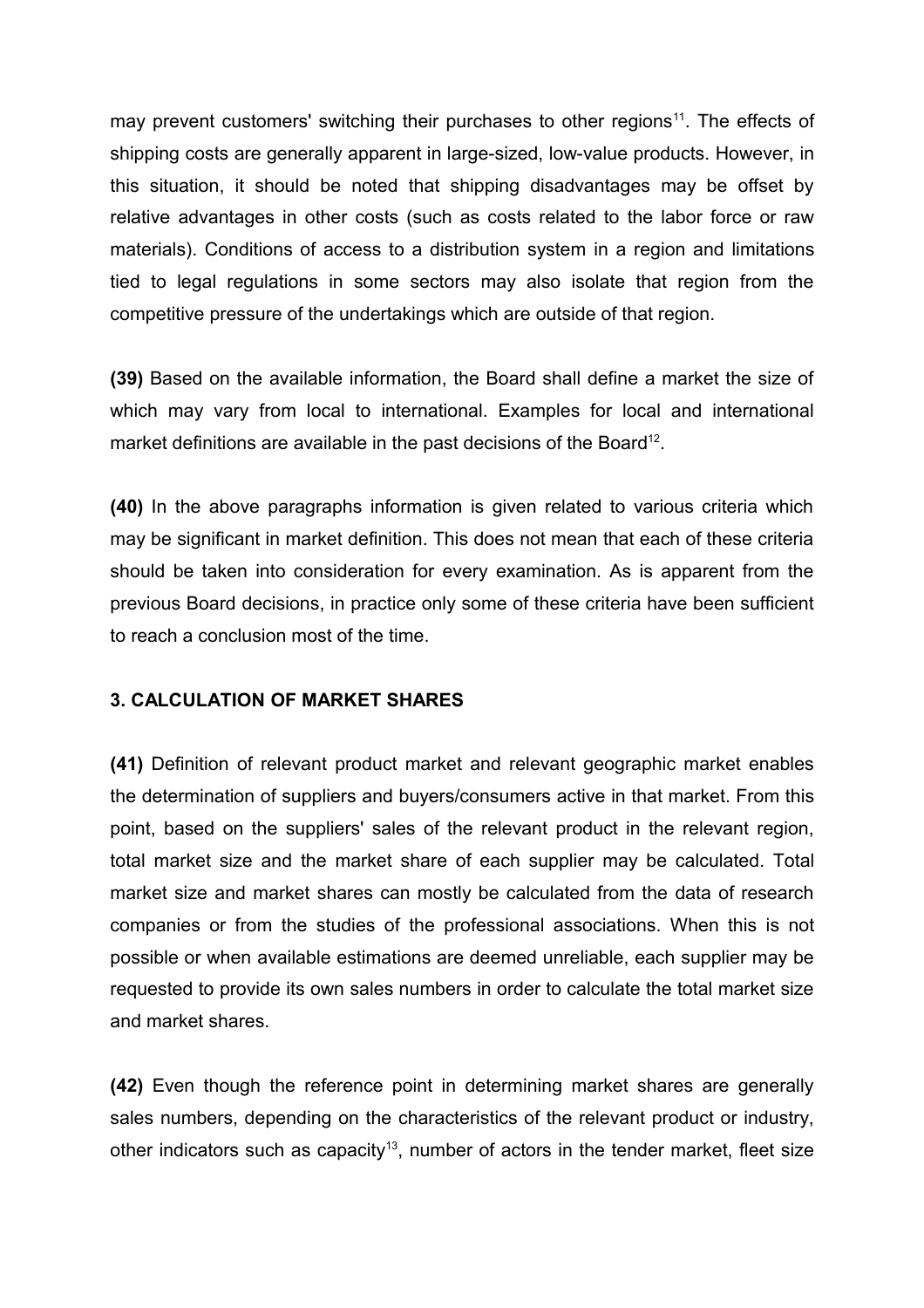in aviation or the amount of reserves controlled in sectors like mining<sup>[14](#page-15-13)</sup> can provide useful information.

**(43)** As a rule, sales numbers both in volume and in value provide useful information. In case of differentiated products, in general, it may be accepted that sales numbers in value and the related market shares reflect the status of the suppliers relative to each other as well as their market power.

### **4. OTHER POINTS TO TAKE INTO CONSIDERATION**

**(44)** Some situations require additional care in the application of the foregoing principles. In particular, when it is necessary to examine the behaviors of undertakings under Article 6, this is a consideration in the assessment of primary and secondary markets. In such cases, the method used is that of assessing the responses of the consumers to the changes in relative prices. However, this time the limitations on product substitution caused by the conditions in connected markets are also taken into consideration. Where compatibility with the primary product is important, this may cause a narrow market definition for secondary products such as spare parts<sup>[15](#page-15-14)</sup>. When combined with the problems faced in finding compatible secondary products, the durability and high prices of the primary products may make relative price increases in secondary products profitable. If there is a possibility of substitution between secondary products, or if the characteristics of the primary products make it possible for the consumers to react promptly and directly to relative increases in the prices of the secondary products, a larger market definition for secondary products may emerge.

**(45)** In certain cases, the existence of substitution chains may cause a relevant market definition in which the products and regions at the fringes of the market can not be substitutes for each other. An example to this can be seen in the geographical market of a product with significant shipping costs. In such cases, sales from a factory are limited with a region around the factory due to the effects of transportation costs. Basically, geographical market is also expected to be comprised of the same region. However, in case there is substantial overlap between these regions due to the positions of the factories which manufacture the same product, it is possible to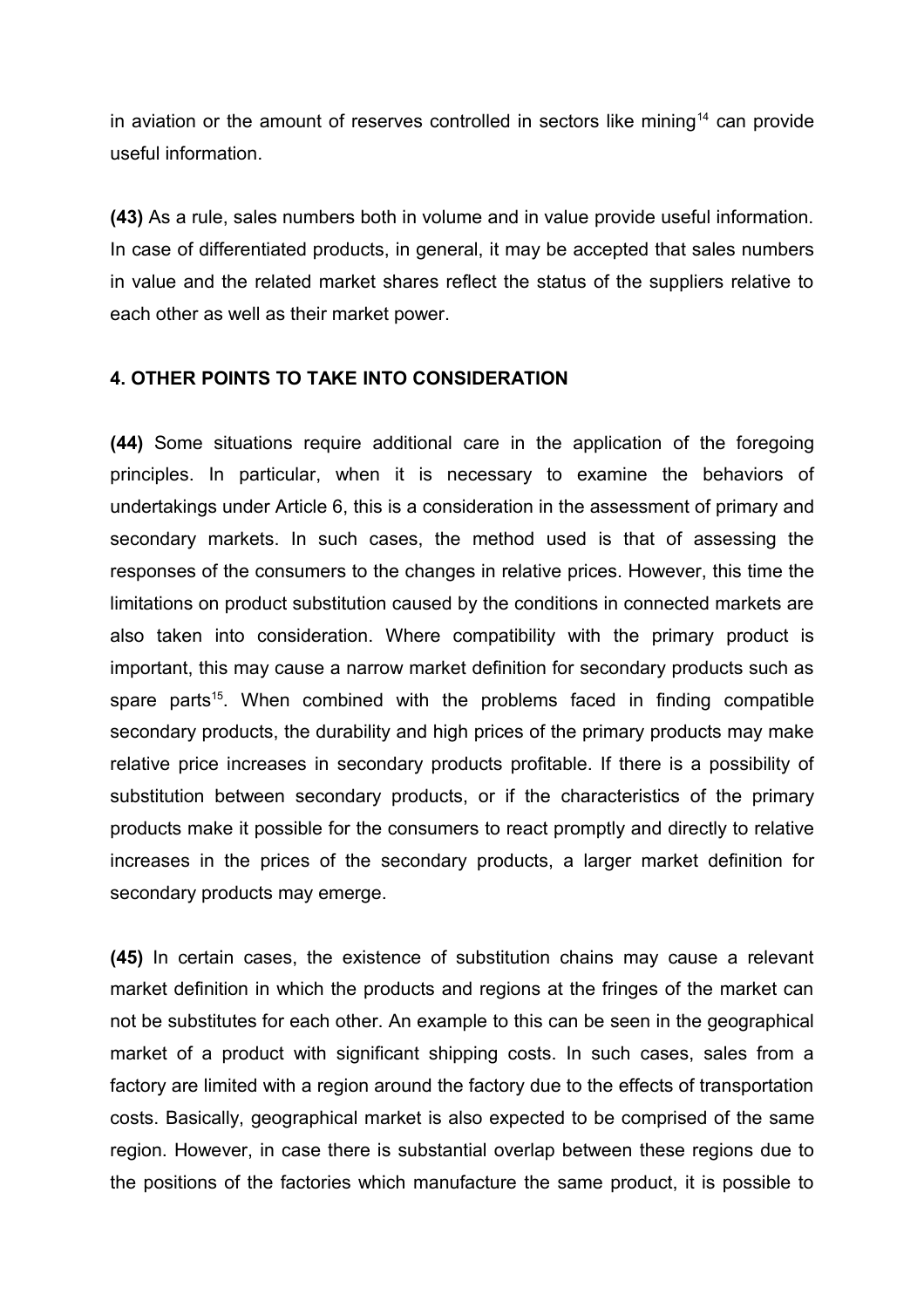limit the pricing of the relevant products through a chain substitution effect and to arrive at a larger geographical market as a result. The same logic may also be valid where product B is a demand-side substitute for products A and C. Even though A and C are not substitutes, the limitations on their pricing caused by the fact that they both can be substituted by B may lead to their inclusion in the same relevant product market.

**(46)** In practice, in order to enlarge the relevant market, the concept of substitution chains must be verified through sound findings (for instance, findings indicating interdependency between the prices at the fringes of substitution chains). Price levels at the fringes of the chains must display a similar structure as well.